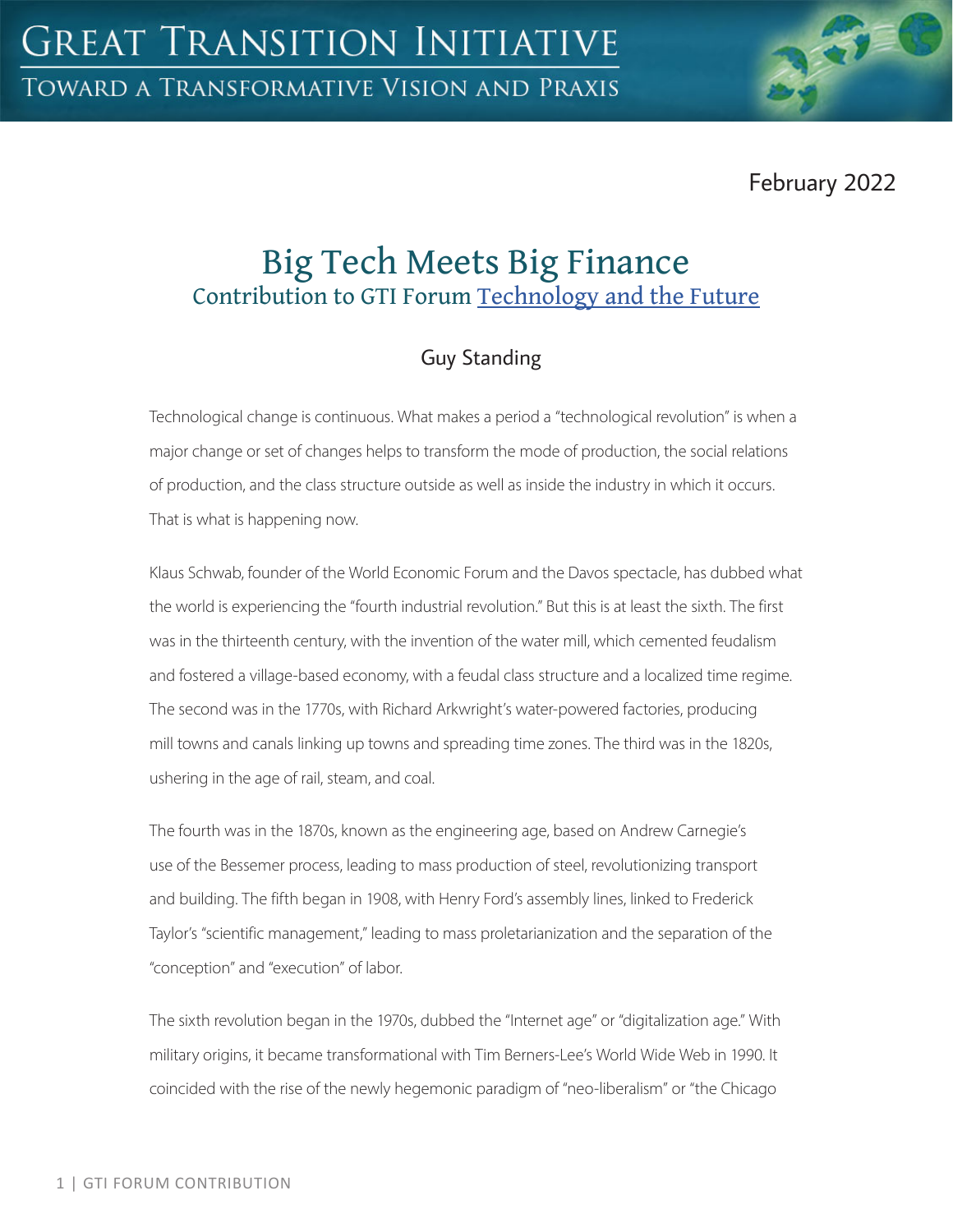school of law and economics," based on the Mont Pelerin Society and etched into the political landscape by Ronald Reagan and Margaret Thatcher.

The key was financial liberalization. As Karl Polanyi understood, financial capital takes hold in the early phase of a transformation, when the economy is out of control by society. It soon generates such inequalities and insecurities that there is a threat of the annihilation of civilization. But in this era, its tentacles coincided not just with technological breakthroughs but with expansion of US capital, led by Big Pharma, Big Tech, and Big Finance.

Full transition to rentier capitalism came in 1994, with the passage of TRIPS (Trade-Related Aspects of Intellectual Property) by what became the World Trade Organization (WTO). This globalized the US intellectual property rights (IP) system. Henceforth, in an unprecedented way, every technical change produced huge rental income, giving their owners monopoly income for twenty years or more and the power of hoovering patents and other forms of IP, fostering conglomeration, higher price mark-ups over production costs, plutocratic corporations, and a plutocracy manipulating politics, the media, our education, and our consciousness. By 2020, over 15 million patents were in force, and over 3 million are filed each year.

As with previous technological revolutions, a new class structure has emerged, with a new mass class, the precariat, facing patterns of exploitation and oppression unlike the old proletariat or earlier mass classes, the remnants of which persist. The insecurities, interests, and aspirations of the vanguard of this class differ profoundly from those of the proletariat when it was confronting Fordism and Taylorism.

Meanwhile, globalized finance is aiding global corporate capital, led by virulent forms of finance, notably private equity, the business model of which is maximization of short-term profits via asset stripping, resource depletion, and disregard for the commons. There is no hope of reversing global warming and the rush to extinction as long as finance is in charge.

For years, the world's governments and financial bodies have been dominated by Goldman Sachs alumni. Now, the most powerful is BlackRock, ex-executives of which occupy three of the top four economic posts in the Biden administration. Through its algorithm Aladdin, it manipulates the world's stock markets.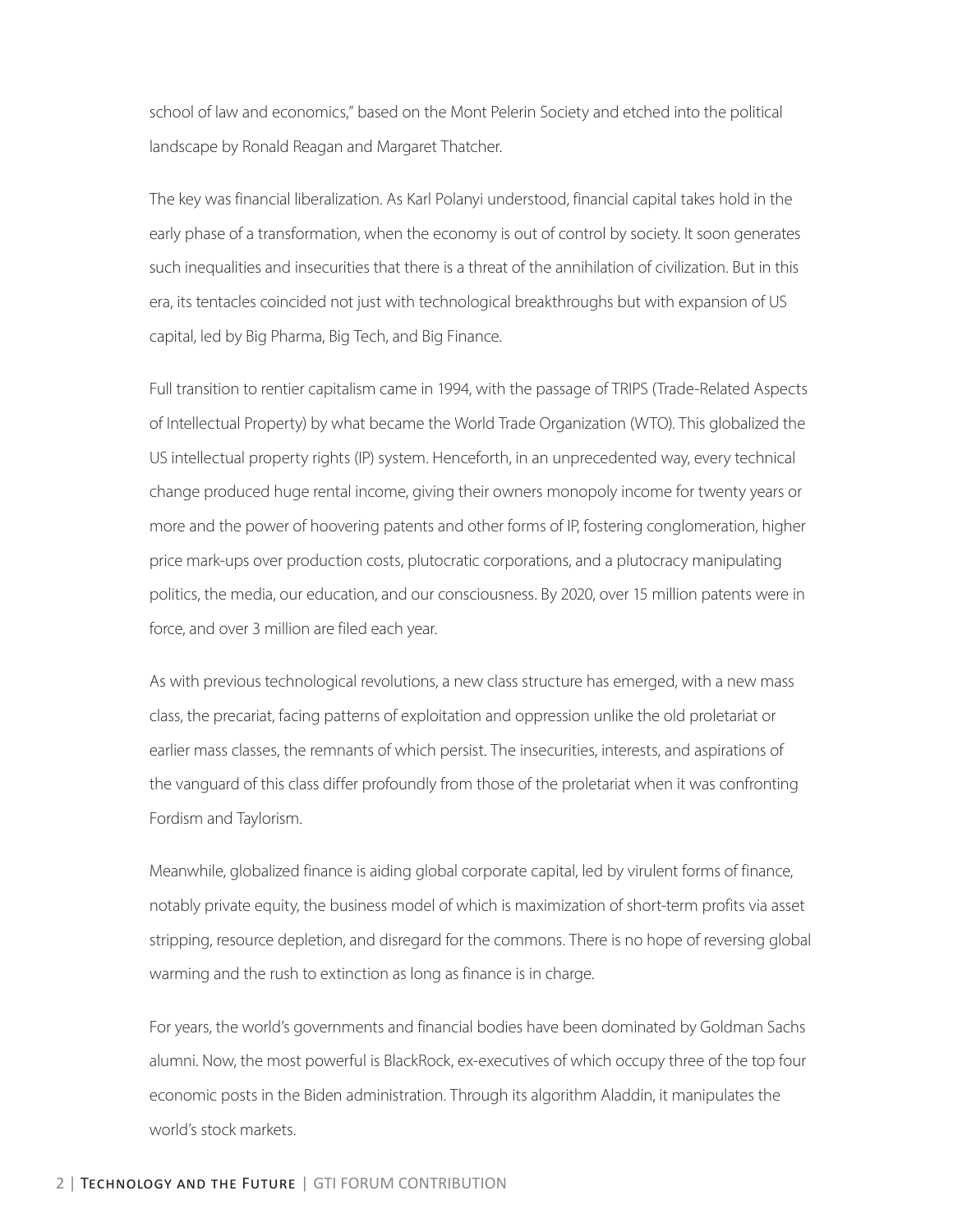Financialization is destabilizing, as is globalized information technology. Connectivity is linked to defining features of our age—chronic uncertainty and pandemics. Nassim Taleb conceptualized the idea of "black swans"—rare, unpredicted events with devastating consequences. But we have moved into an era of predictable unpredictability. COVID-19 is the seventh pandemic of this century, and the gap between them is shrinking. Financial crises abound as well. Technologies are more disruptive. As such, we are living with chronic uncertainty, eroding individual, societal, and global resilience. We must combat that by building a system of ex ante social protection.

The Tech-Pharma-Finance complex has made this technological revolution unique in terms of its global reach, speed, and monopolization. Although Pharma was the architect of the IP system, and has thrived in the pandemic, Big Tech provides most "innovations" that can be turned into intellectual property as rent-seeking devices. Neither could have gained their absurd opulence without Big Finance.

Aided by it, Big Tech does not compete in product markets; it simply buys hundreds of firms as commodities. Until the 1990s, the number and value of acquisitions were miniscule, but by 2021 they amounted to over \$5 trillion, up 44% from 2020 and 21% from 2015. Big Tech corporations swallow hundreds of start-ups, many of which are Unicorns funded by Venture Capital. Similarly, private equity snaps up thousands of corporations, loads them with debt, strips them of assets, and then declares bankruptcy or sells them at a nominal loss. Big Tech, Big Pharma, and Big Finance are a rent-extracting alliance.

For example, Pfizer did no research into a COVID-19 vaccine; it took no risks, meant to be the justification for patents. It initially turned down the offer of collaboration from Biotech, the Turkish-German inventor of the vaccine, but then did so, mobilizing finance to become the world's primary "owner" of COVID-19 vaccines, blocking others from using the technology they "own." The answer is not to push for a vaccine waiver in the WTO, as President Biden and others have proposed, knowing there is minimal chance of success. The answer is to dismantle the intellectual property rights system, which is what makes this technological revolution uniquely regressive and ecologically destructive.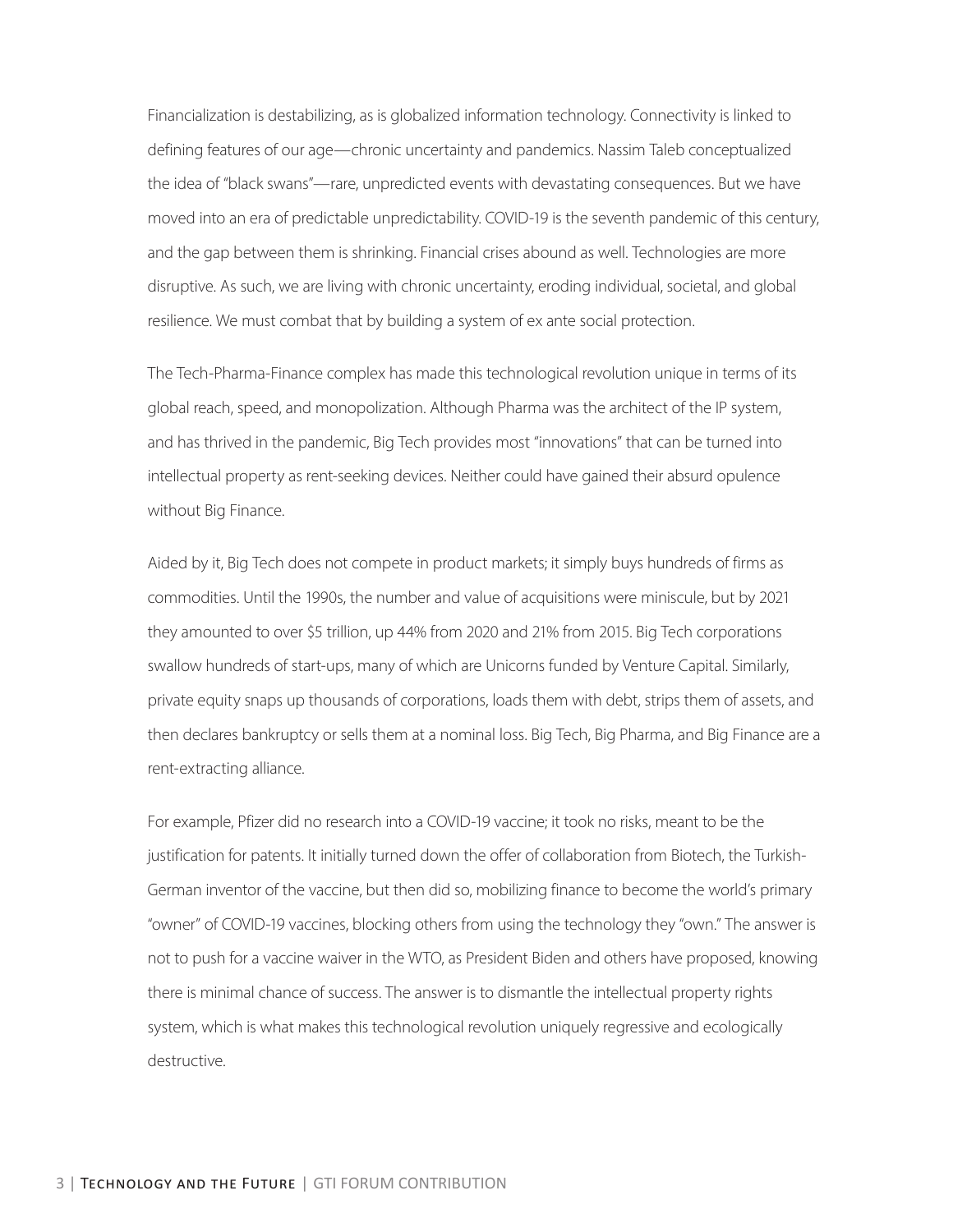It is also producing neo-mercantilism that is generating a militarization linked to proxy wars and regional tensions. Although the USA set up TRIPS for the advantage of US capital, at a time when China was excluded, China joined the WTO in 2001, and has rapidly become the leading country in registering intellectual property. Now, the US and Chinese governments are pouring subsidies into their national champions and expanding their zones of interest. Managing the tensions will be the decade's biggest geopolitical challenge.

China is the world's leading rentier economy, generating a massive precariat and gross inequalities and insecurities. As in "the West," those will generate internal discord, which by themselves technological changes will exacerbate.

Today's is the most unfree market economy in history; aided by AI, the panopticon and banopticon governance system marches on. The only hope lies in dismantling rentier capitalism. The plutocracy and their politicians will not do that unless we threaten them with the proverbial pitchforks. The vanguard of the precariat may lead the way.